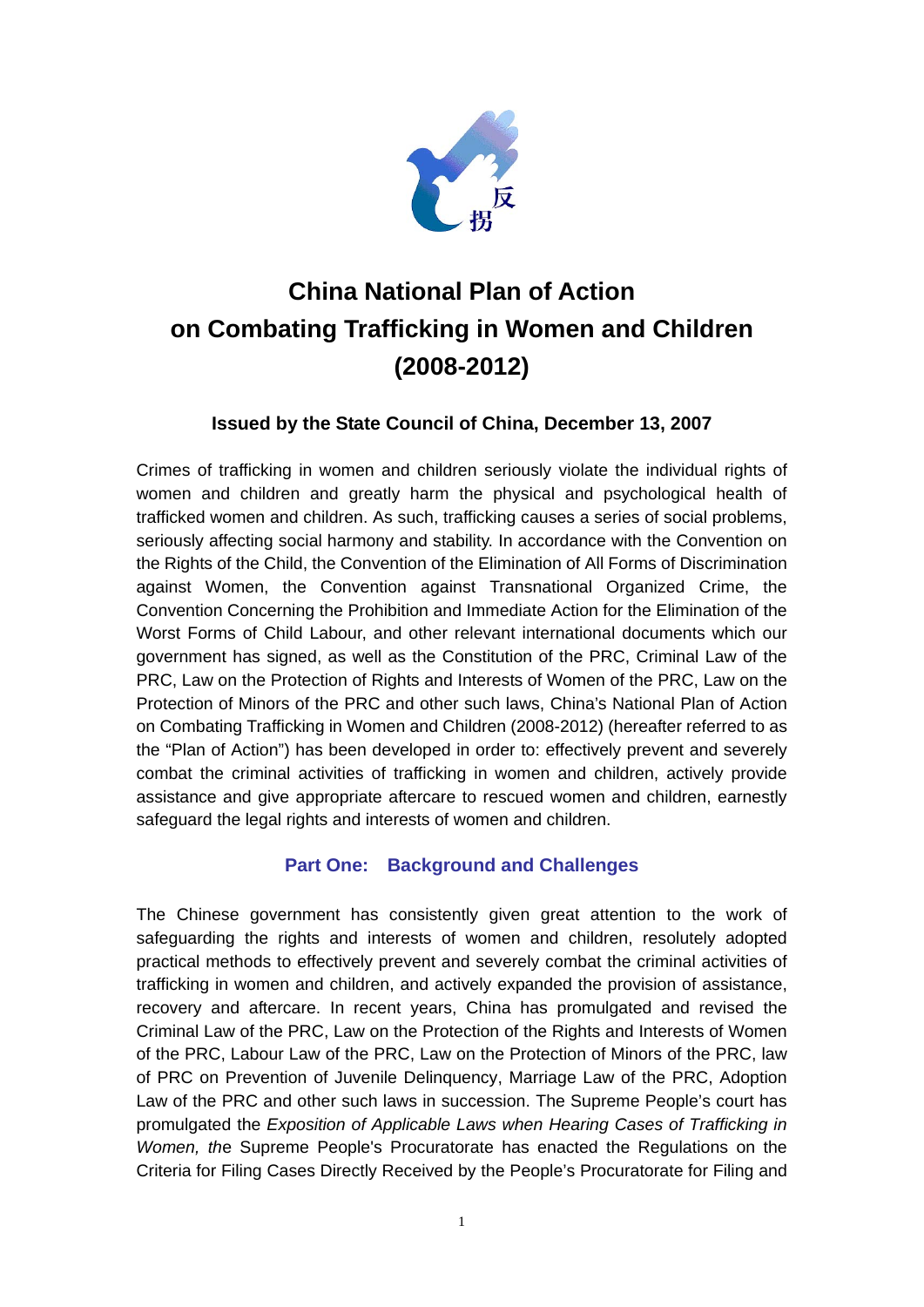Investigation, the Ministry of Public Security has promulgated Suggestions on Issues Concerning the Laws and Policies Applicable to Combating Crimes of Trafficking in Women and Children, all of which provide effective legal safeguards to protect the rights and interests of women and children. The State Council published the Program for the Development of Chinese Women (2001-2010) and the National Program of Action for Child Development in China (2001-2010), in which preventing, prosecuting and reducing trafficking and other such criminal activities that violate the legal rights and interests of women and children is considered to be an important objective for the protection of women and children. Led by the government, various regions in China have established anti-trafficking in women and children ("anti-trafficking") cooperation mechanisms with the participation of civil groups and relevant departments and agencies and vastly expanded publicity and educational activities. Public security agencies have actively developed specialised campaigns to combat crimes of trafficking in women and children, solved a large number of cases of trafficking and successfully rescued a large number of trafficked women and children. In key areas, transfer, training and rehabilitation centres for rescued women and children have been established, and a large number of pilot projects for preventing crimes of trafficking and providing assistance to rescued women and children have been implemented. In addition, the government has also strengthened relations with relevant international organisations and fully utilised multilateral police cooperation agreements and criminal justice assistance treaties to expand international cooperation. In summary, remarkable achievements have been achieved under the leadership of various levels of the government, as well as through the concerted efforts of relevant agencies and various spheres of society and practical and effective international cooperation.

At the same time, it must be recognized that new trends and characteristics of trafficking in women and children have now emerged and the situation of trafficking in women and children in China should not be viewed optimistically. There is a clear trend towards organised crimes, cross-border trafficking and criminal methods are becoming more covert, criminals have become more cunning and continuously change tactics to commit offences and search for new targets to harm. On the operational level, relevant laws and regulations need to be further refined; the responsibilities of relevant agencies need to be made more clear; linkages and cooperation of departments in the law enforcement process need to be strengthened; mechanisms for securing funds remain to be improved.

#### **Part Two: Guiding Principles, Goals and Strategic Measures**

#### **1. Guiding Principles**

Under the guidance of Deng Xiaoping's theory and the important "Three Representatives" ideology, fully implement the concept of scientific development and the guidelines of "prioritising prevention, combining both combating and prevention, human-centred and comprehensive management", strike at the root of the problem as well as its harmful effects, earnestly safeguard the legal rights and interests of women and children, and promote the construction of our country's harmonious socialist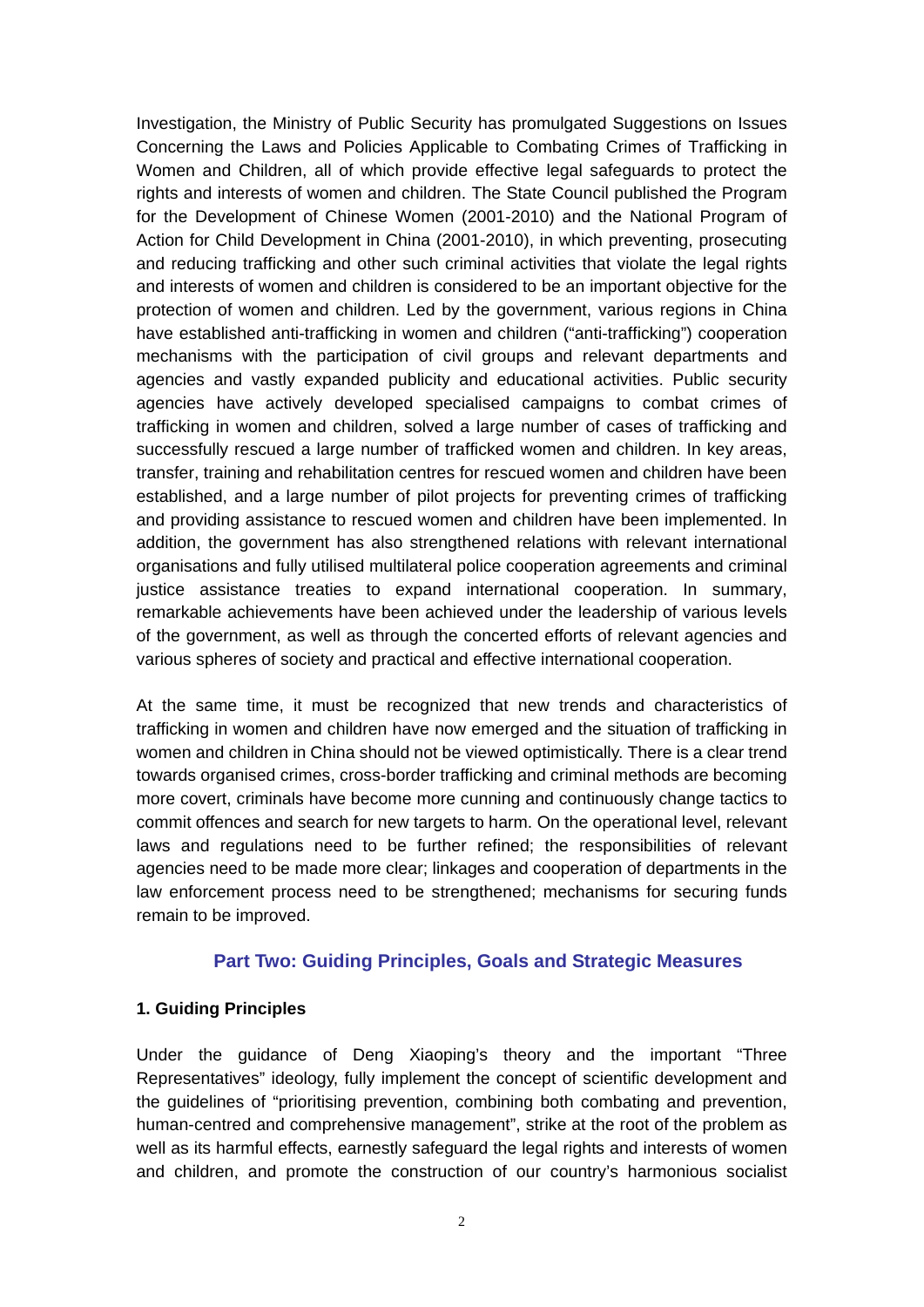society.

#### **2. Goal**

Improve the anti-trafficking coordination and safeguarding mechanism, clearly define the roles and responsibilities of relevant departments and agencies, strengthen cooperation, construct a sustainable anti-trafficking mechanism that integrates prevention, combating, assistance and rehabilitation. Increase the efficiency of anti-trafficking work, reduce and prevent the occurrence of crimes of trafficking in women and children as far as possible, and alleviate as much as possible the physical and psychological damage which the trafficked women and children have suffered.

#### **3. Strategic Measures**

Ⅰ. Strengthen multiple sectors coordination and improve operational mechanisms. Reorganise and consolidate resources, improve the anti-trafficking cooperation mechanism which is primarily under government leadership with the participation of the whole society to ensure a smooth implementation of the "Plan of Action":

Ⅱ. Employ multiple fundraising channels using contributions from the government, supplemented by donations from society and other sources, to provide financial guarantees for the implementation of the "Plan of Action";

Ⅲ. Strengthen the combating of the different crimes of trafficking in migrants, forced labour, and crimes targeting migrants with disabilities and children left behind in the rural areas, and improve aftercare work;

IV. Combine work on key points with that of other areas, emphasise key points and tackle the problem comprehensively. Develop regular anti-trafficking work on a nationwide scale, while simultaneously strengthening comprehensive management in key areas;

Ⅴ. On the basis of fully utilising the potential of existing organisations and personnel, strengthen the professionalism of anti-trafficking work teams;

Ⅵ. Establish a national anti-trafficking information system, in order to provide information and technical support to improve anti-trafficking work;

Ⅶ. Intensify dissemination of information, increase awareness of respect for and protection of the rights of women and children and construct a favourable anti-trafficking work environment;

Ⅷ.Increase international cooperation and effectively combat the criminal activities of cross-border trafficking in women and children.

### **Part Three: Organising Agencies and Safeguarding Measures**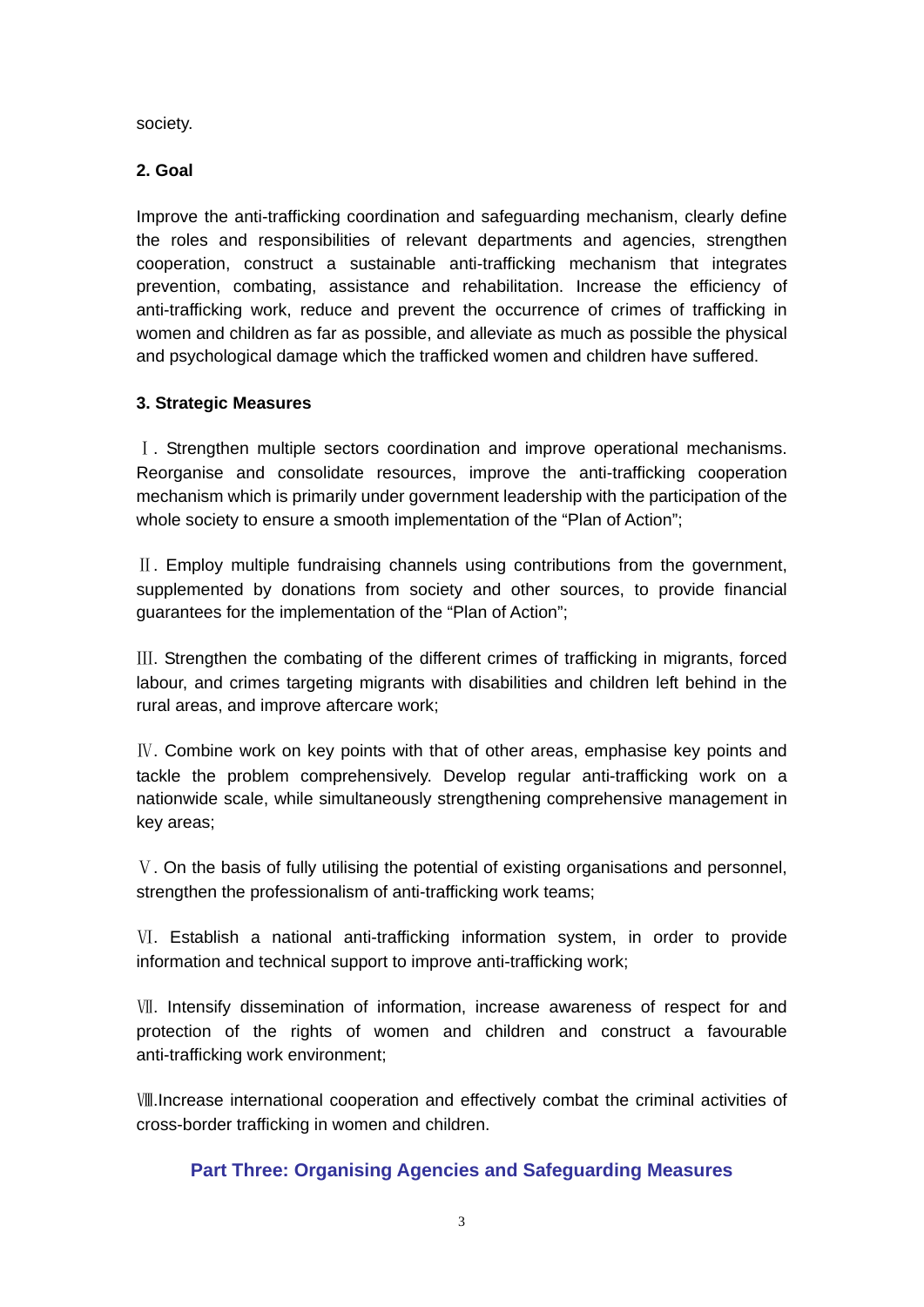## **1. Establish an Inter-Ministerial Joint Conference System (hereafter: IMCS) for Anti-Trafficking in Women and Children**

#### Ⅰ. Main responsibilities:

(Ⅰ) Organise the development, implementation, monitoring and evaluation of the "National Plan of Action"*,* and organise and coordinate anti-trafficking work across regions, departments, organisations and national boundaries;

(Ⅱ) Coordinate and give impetus to the relevant government departments to carry out anti-trafficking work;

(Ⅲ) Guide, supervise and promote anti-trafficking work in every province, autonomous region and municipality;

(Ⅳ) Coordinate and promote international cooperation in anti-trafficking efforts;

(Ⅴ) Organise the sharing of work experiences and relevant results between various areas and relevant departments.

#### Ⅱ. Member units:

The IMCS is made up of the following departments and agencies:

Ministry of Public Security (MPS), Central Propaganda Department of the Central Committee of the Communist Party of China (CCCPC), Central Office for Comprehensive Management of Public Security, Legislative Affairs Commission of the Standing Committee of the National People's Congress, Ministry of Foreign Affairs, National Development and Reform Commission, Ministry of Education, Ministry of Civil Affairs, Ministry of Justice, Ministry of Finance, Ministry of Personnel, Ministry of Labour and Social Security, Ministry of Railways, Ministry of Communications, Ministry of Agriculture, Ministry of Commerce, Ministry of Culture, Ministry of Health, the National Population and Family Planning Commission of China, State Administration for Industry and Commerce, Civil Aviation Administration of China, State Administration of Radio, Film and Television, Office of Legislative Affairs of the State Council, National Working Committee for Children and Women under the State Council, State Council Leading Group Office of Poverty Alleviation and Development, All-China Federation of Trade Unions, the Committee of Communist Youth League, All-China Women's Federation.

The MPS will be the leading agency. IMCS will be chaired by the responsible party in the MPS. The members of the IMCS will be made up of responsible personnel from relevant ministries, committees, and agencies. The Office for the IMCS will be located within the Criminal Investigation Department of the MPS and it will be responsible for the day-to-day work. The head of the office will be the Director-General of the Criminal Investigation Department and each member ministry, committee and agency will appoint one liaison person for the office staff.

Various areas, especially the key areas where trafficking in women and children occur, should establish corresponding anti-trafficking mechanism according their own practical situation.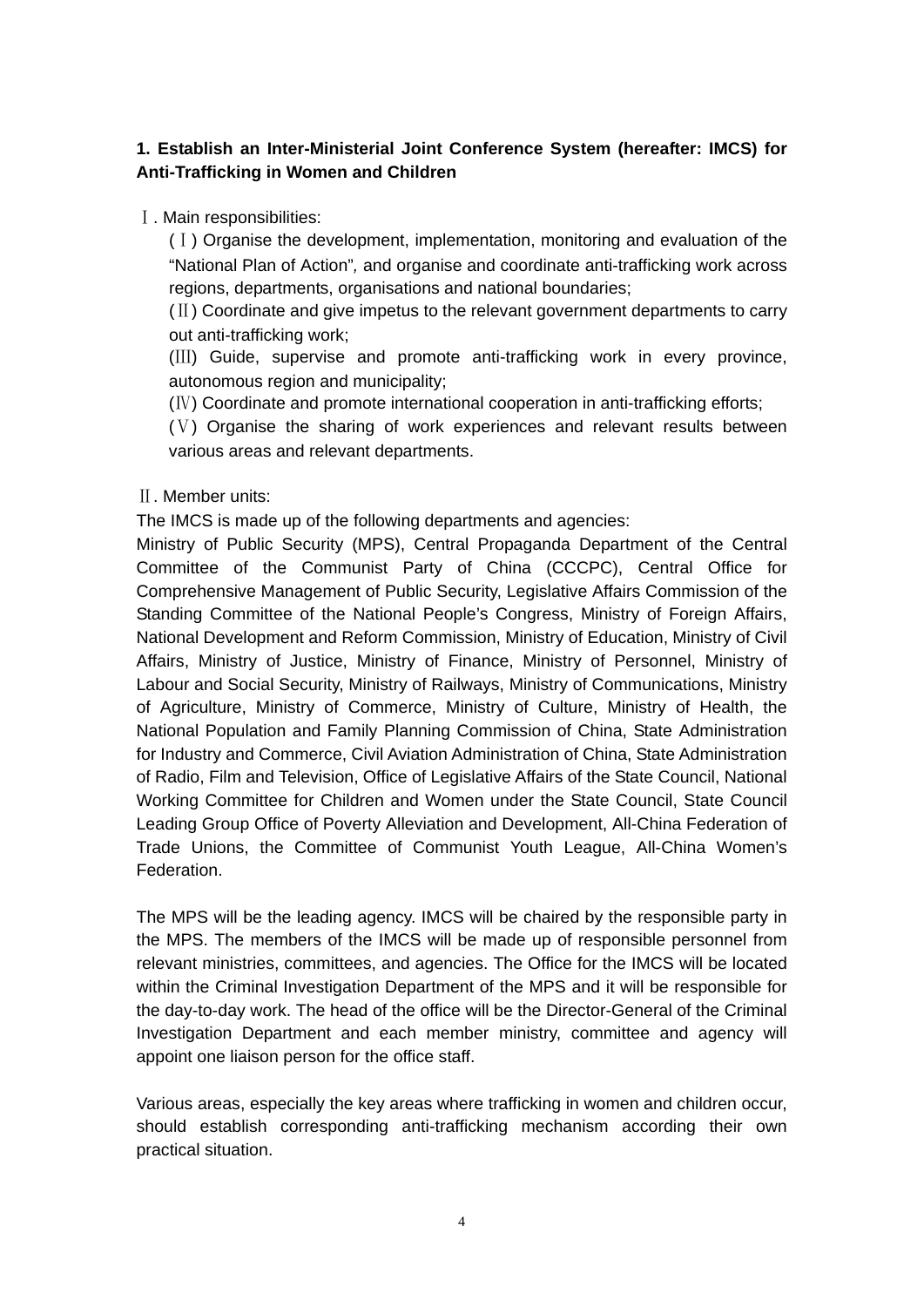## **2. Promote the Improvement and Implementation of Relevant Laws and Regulations**

Promote the development of policies, the promulgation and revision of relevant laws and regulations, as well as the signing and implementation of relevant international treaties.

#### **3. Mainly Use Government Input and Fundraise through Multiple Channels**

Ⅰ. Relevant departments of the central and local governments will integrate their planned expenditure necessary for anti-trafficking work into their respective annual budgets. The funding will be guaranteed by the government of the same level.

Ⅱ. Actively try to procure contributions from civil groups, public welfare organisations, private enterprises and institutions as well as individuals. Strive to procure assistance from international aid as well as more channels to raise funds.

## **Part Four: Operational Measures and Division Responsibilities**

## **1. Create a Favourable Social Environment and Work Atmosphere**

#### Ⅰ. Work Objectives

Improve relevant laws and regulations, increase the dissemination of anti-trafficking information, training and education of safeguarding the legal rights and interests of women and children. Increase the recognition of the importance and necessity of the implementation of the "National Plan of Action" at every government level and in relevant agencies as well as in every circle in society. Create a favourable anti-trafficking social environment and work atmosphere.

### Ⅱ**.** Operational Measures

(Ⅰ) Improve relevant national laws and regulations, so as to provide legal bases to enhance prevention, combating criminal, assistance and rehabilitation work for women and children rescued. *(The Legislative Office of the State Council is the responsible unit; The Legislative Affairs Commission of the Standing Committee of the National People's Congress, Ministry of Public Security, the Ministry of Civil Affairs, the Ministry of Labour and Social Security, Central Committee of Communist Youth League and the All-China Women's Federation are cooperating units)* 

(Ⅱ) Actively develop anti-trafficking information dissemination, education and training initiatives pertaining to the protection of the legal rights and interests of women and children nationwide. Increase the recognition of the importance and necessity of combating crimes of trafficking in women and children and assisting victims of trafficking crimes, at local governments, in relevant agencies and in all social circles within the national framework. *(The Ministry of Public Security is the responsible unit; The Central Propaganda Department of the CCCPC, the Ministry of Education, the Ministry of Justice, the Ministry of Culture, the National Family Planning and Population*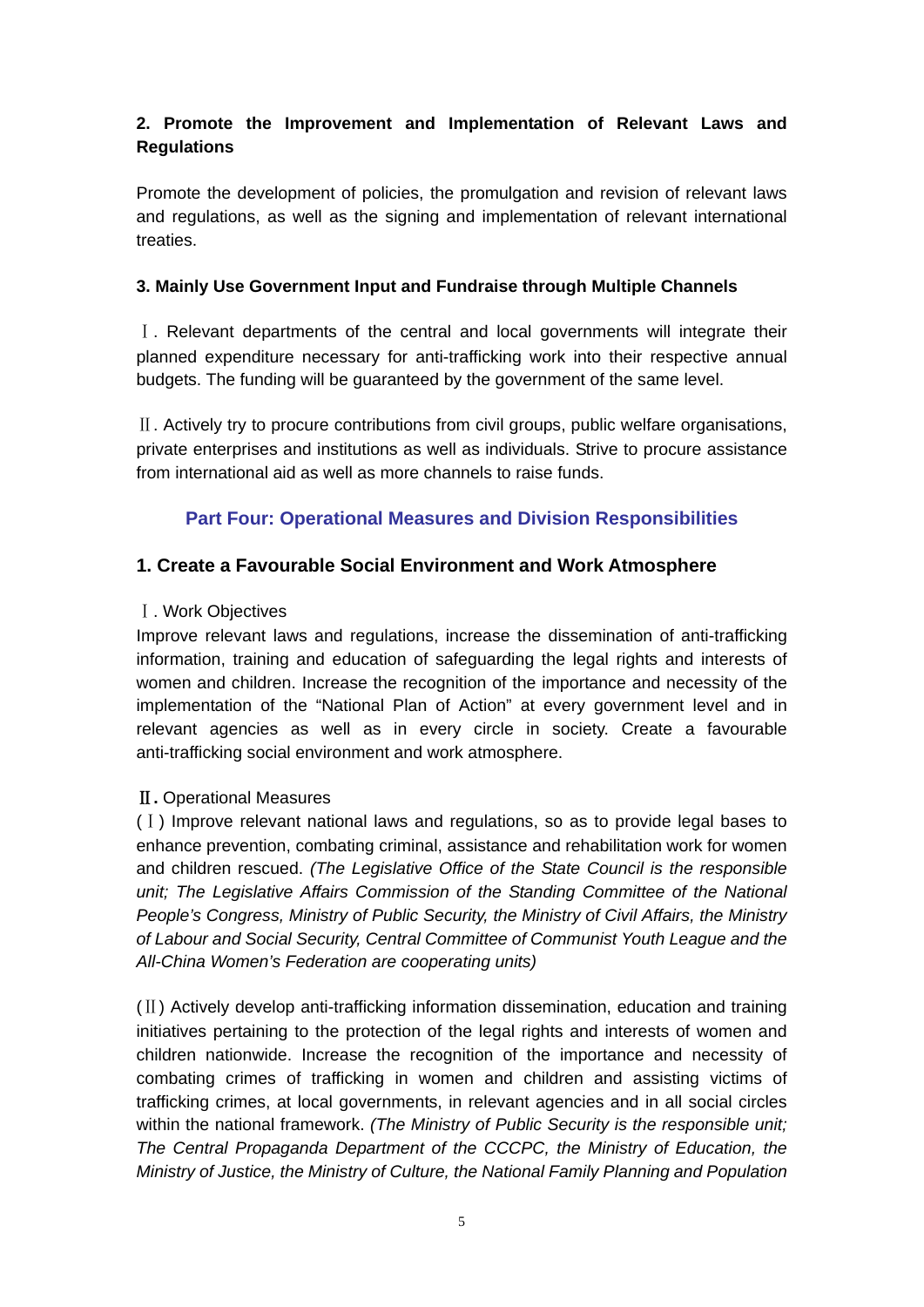*Commission, the State Administration of Radio, Film and Television, the All-China Federation of Trade Unions, the* Committee of *Communist Youth League and the All-China Women's Federation are cooperating units)* 

(Ⅲ) Within public security agencies, improve educational training on the combating of trafficking and the safeguarding of the rights and interests of women and children, increase recognition amongst law enforcers of the importance of work to combat crimes of trafficking in women and children, and make great efforts to improve the capacity and efficiency of anti-trafficking work. *(The Ministry of Public Security is the responsible unit)* 

(Ⅳ) In key regions and in vulnerable groups susceptible to crimes of trafficking in women and children, develop the capacity-building to prevent crimes of trafficking. In particular, raise the awareness of women and children to safeguard their own rights as well as their ability to combat trafficking. *(The Ministry of Public Security is the responsible unit; the Ministry of Education, the Ministry of Civil Affairs, the Ministry of Labour and Social Security, the All-China Federation of Trade Unions, the Centre Committee of Communist Youth League and the All-China Women's Federation are cooperating units)*

(Ⅴ) Enhance the exchanging of experiences and information sharing on anti-trafficking work, actively advocate successful working models which integrate prevention, combating, assistance and rehabilitation, promote the continuous improvement of anti-trafficking mechanisms, and increase rapid responses to against human trafficking. *(The Office of Inter-Ministerial Conference System is the responsible unit)* 

## **2. Establish and strengthen the prevention crimes mechanism**

## Ⅰ. Work objectives

Develop and refine a trafficking prevention network mechanism to reduce the incidence of trafficking crimes in three levels - communities, areas with a high incidence of trafficking crimes and provincial cooperation. By the end of 2012, areas where there is a high incidence of crimes of trafficking in women and children will be comprehensively managed.

### Ⅱ. Operational Measures

(Ⅰ) Promote and establish community-based anti-trafficking working systems on the basis of active participation from community organisations at grassroots level and the public, and with an emphasis on clear division of labour and full cooperation between multiple sectors and organisations. *(The Central Office for Comprehensive Management is the responsible unit)* 

– Implement the national pro-development poverty alleviation policy and strengthen support for poor women in rural areas. Fully utilise existing educational and training resources, actively develop various forms of education in practical skills and training in professional skills, and improve the ability of poor women to cast off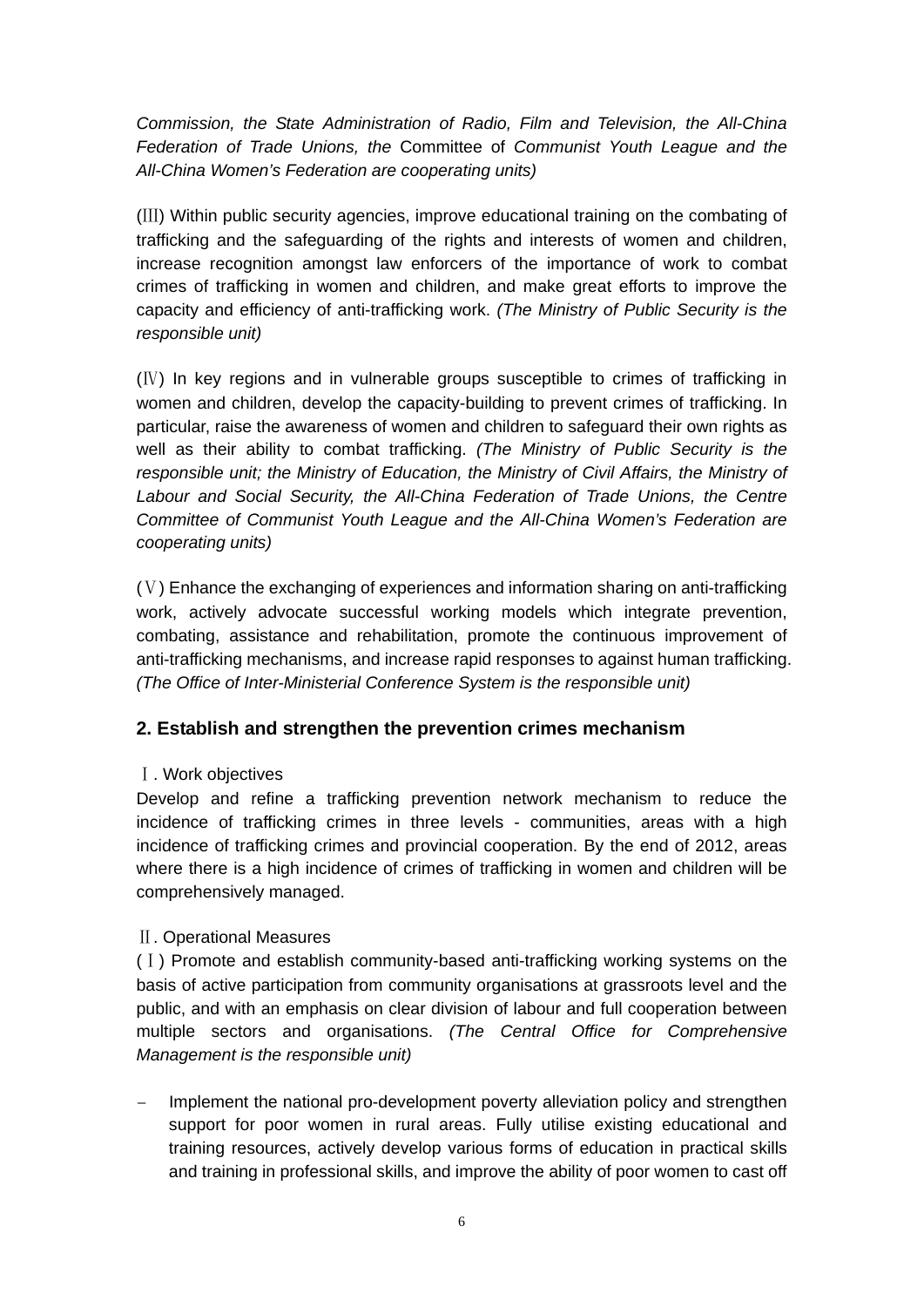poverty and become well-off. *(The State Council Leading Group Office of Poverty Alleviation and Development is the responsible unit; the Ministry of Labour and Social Security, the State Development and Reform Commission, the Ministry of Agriculture and the All-China Women's Federation are cooperating units)* 

- Encourage and support women to actively participate in community affairs and administration, actively raise the social and political position of women, raise their awareness to safeguard their rights. Strengthen information dissemination and educational work on trafficking prevention, raise the anti-trafficking awareness of community members, particularly amongst women and improve their ability to recognise trafficking crimes and protect themselves. *(The Ministry of Civil Affairs is the responsible unit; the Ministry of Public Security, the Ministry of Justice, the Ministry of Education are cooperating units)*
- Increase advocacy and education of the laws and regulations, to create an atmosphere of rule of law in society. Urge the parents of minors and other guardians to fully undertake the responsibilities and duties prescribed under the Law on the Protection of Minors of People's Republic of China in order to provide a good home environment and family education for the healthy development of children. *(Ministry of Justice is the responsible unit; the Ministry of Education, the Centre Committee of Communist Youth League and the All-China Women's Federation are cooperating units)*
- Employ the necessary measures to implement the Compulsory Education Law of People's Republic of China. Improve the mechanism for ensuring funding for compulsory education, ensure that all children have the right to nine years of compulsory education, prevent children from entering society too early, as well as strengthen education of teachers and students on trafficking prevention awareness. *(The Ministry of Education is the responsible unit; the Ministry of Civil Affairs and the Ministry of Culture are cooperating units)*
- Strengthen assistance for people who are vulnerable to being trafficked. Actively launch various forms of social assistance, help the women and children of poor families to solve the difficulties of living in impoverished circumstances and intensify life skills training for them. Actively utilize the assistance and welfare system which is currently available to successfully provide assistance and aftercare for homeless minors and abandoned babies. *(The Ministry of Civil Affairs is the responsible unit; the Ministry of Justice, the Ministry of Finance and the Ministry of Health are cooperating units)*

(Ⅱ) Intensify work on prevention and monitoring in regions with a high incidence of trafficking; This will bring an end to the criminal activities of trafficking in women and children. *(Ministry of Public Security is the responsible unit; the Central Office for Comprehensive Management of Public Security and the National Working Committee on Children and Women under the State Council are cooperating units.*

– In accordance with the relevant laws and regulations, intensify management of the human resources market, regulate the recruitment process of job seekers, employers and job brokers. Refine the system for registering employees, strengthen the supervision of the activities of different kinds of employment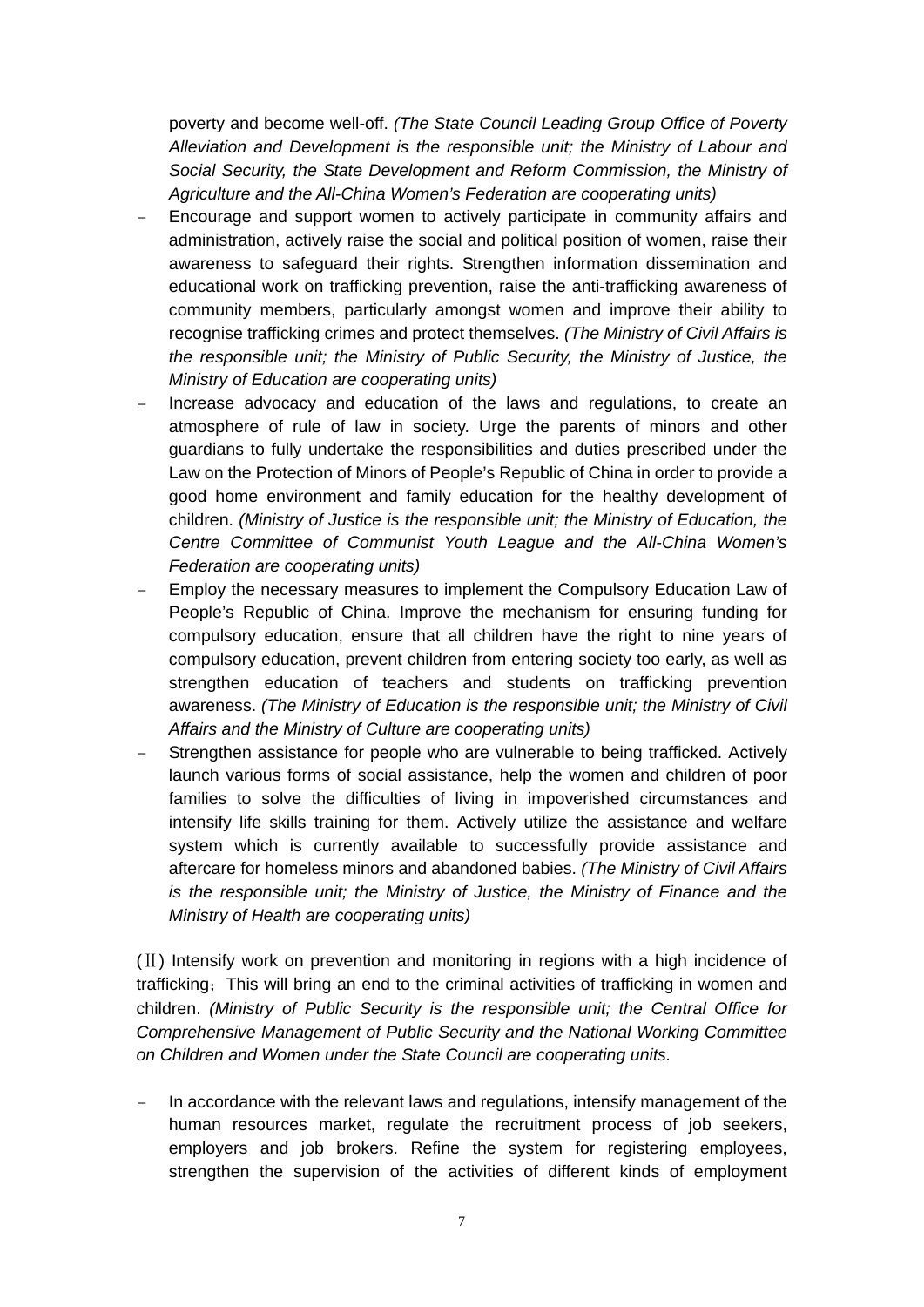agencies and maintain order in the human resources market. Actively research the criminal situation for trafficking in women and children in the labour market and places near the labour market. Based on the research, different kinds of effective prevention, disseminative and educational activities can be developed. *(The Ministry of Labour and Social Security is the responsible unit; the Ministry of Personnel, State Administration of Radio, Film and Television and the State Administration for Industry and Commerce are cooperating units)* 

- Enhance the dissemination of anti-trafficking information in railway stations, bus stations, ports, entertainment venues, hotels where migrant workers gathered, to prevent the occurrence of crimes of trafficking in women and children. *(The Ministry of Railways, the Ministry of Transport and the Civil Aviation Administration of China are the responsible unit; The Ministry of Public Security, the Ministry of Justice, the Centre Committee of Communist Youth League and the All-China Women's Federation are cooperating units)*
- Actively and successfully reform, monitor and educate criminals who have trafficked women and children to reduce the rate of re-offending. *(The Ministry of Justice and the Ministry of Public Security are the responsible units)*
- In regions where there is a high incidence of crimes of trafficking in women and children, there will be multi-sectoral and multi-organisational participation to undertake comprehensive management. The governments at grassroots level, the community-based organisations, and the local resident groups will help those who are vulnerable to being trafficked and will allow trafficking prevention to be incorporated into their priority work. By aiming to introduce this work into development projects, crimes are actively prevented and opportunities for individual development are provided. Poverty relief organisations will implement preferential projects for their target population as far as possible. *(The Central Office for Comprehensive Management is the responsible unit; the Ministry of Public Security, the Ministry of Civil Affairs, the Centre Committee of Communist Youth League, the All-China Women's Federation and the State Council Leading Group Office of Poverty Alleviation and Development are the cooperating units)*

(Ⅲ) Strengthen communication, cooperation and mutual support between all areas, particularly between origin and destination areas of trafficked women and children. The main origin and destination provinces, autonomous regions and municipalities directly under the Central Government are responsible for setting up anti-trafficking offices in owner province, and reporting to the IMCS. (The Office of Inter-Ministerial Conference System is the responsible unit)

## **3. Combating criminal activities of trafficking and rescuing in women and children trafficked**

#### Ⅰ. Work objectives

Refine working mechanism, increase capabilities and efficiency to uncover and solve cases of trafficking crimes and to rapidly rescue victims. By the end of 2012, the percentage of solved cases over the total number of cases reported to the authorities will be higher than that of 2007.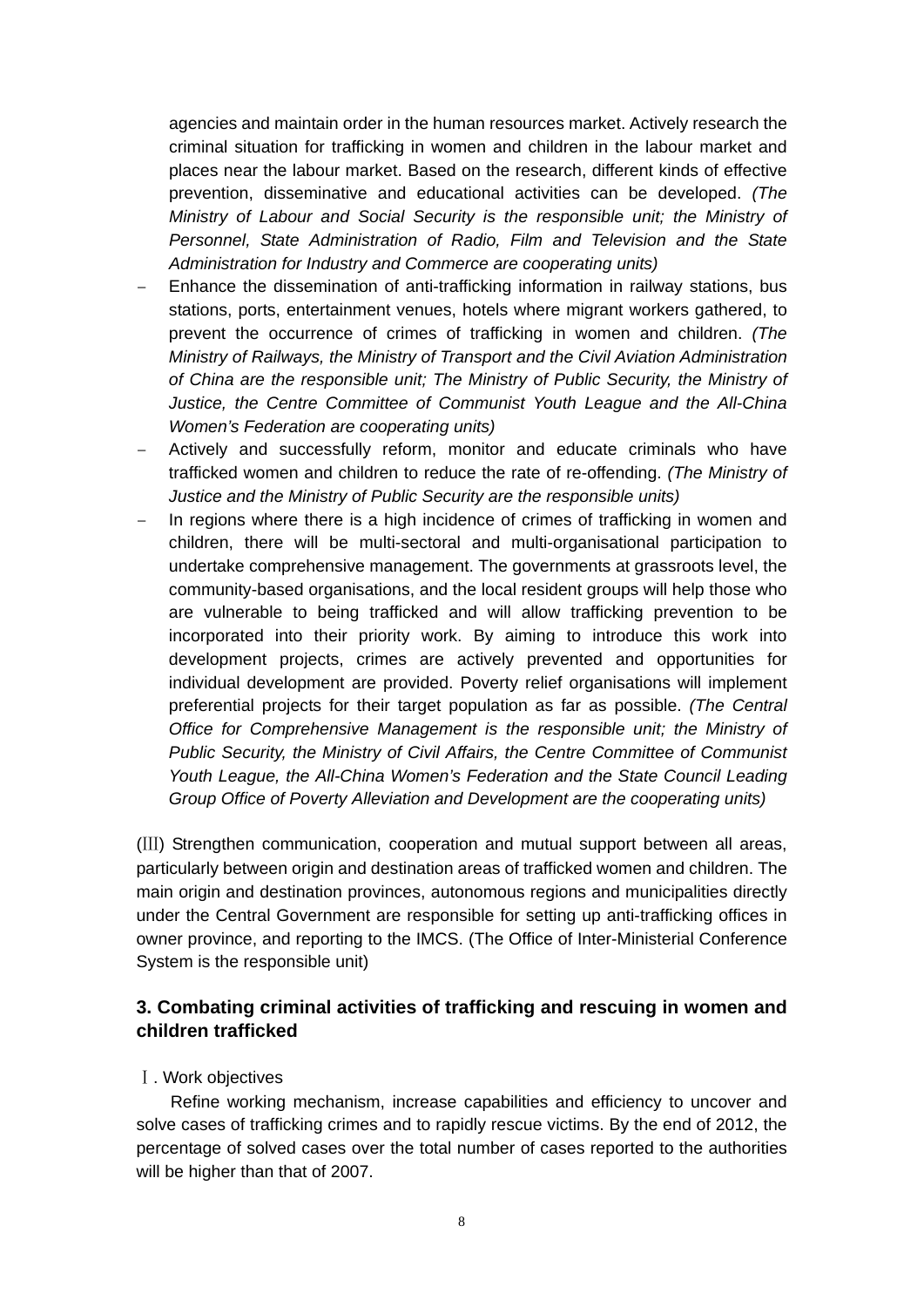### Ⅱ. Operational Measures

(Ⅰ) Further improve and strengthen the mechanism to combat trafficking that is lead by public security and justice organs and supported by full cooperation of the relevant departments and all social circles.

- Strengthen leadership in anti-trafficking work. The public security organs in key provinces, autonomous regions and municipalities in which trafficking crimes are prominent must reinforce the mechanism on combating trafficking and intensify the capacity building for staff. *(The Ministry of Public Security is the responsible unit)*
- Establish a procedure which is suitable for children in terms of their physical and psychological development to investigate cases and develop relevant training. *(The Ministry of Public Security is the responsible unit; the Ministry of Education are cooperating units)*
- In areas where there is a prominent number of trafficking cases, organise and develop a specialized anti-trafficking campaign. *(The Ministry of Public Security is the responsible unit; the Central Office for Comprehensive Management, the Ministry of Civil Affairs, the Ministry of Labour and Social Security, the Family Planning and Population Commission, the Centre Committee of Communist Youth League and the All-China Women's Federation are cooperating units)*
- Resolutely combat the "buyer's market" for crimes of trafficking in women and children. In accordance with the law, investigate and prosecute illegal recruitment units and the use of child labour. Ban illegal labour services, marriage and other services and illegal networks of job brokers. Recruitment units or individuals that buy, introduce and force trafficked women and children to engage in the sex trade and other forced labour will be prosecuted for administrative, civil and criminal causes of action. *(The Ministry of Public Security and the Ministry of Labour and Social Security are the responsible units; the All-China Federation of Trade Unions, State Administration for Industry and Commerce and the Ministry of Civil Affairs are cooperating units)*

(Ⅱ) Reinforce the establishment of information networks, improve the gathering of information at all levels in anti-trafficking organisations as well as their ability to process information. *(The Ministry of Public Security is the responsible unit; the Ministry of Civil Affairs is the cooperating unit)* 

- Establish information system, refine the mechanism for the gathering and processing data ability to combat trafficking. *(The Ministry of Public Security is the responsible unit; the Ministry of Civil Affairs and the All-China Women's Federation are cooperating units)*
- Establish and improve the reporting crimes system. Encourage all units as well as mass to report criminal activities of trafficking in women and children to law enforcement agencies. *(The Ministry of Public Security is the responsible unit)*

### **4. Intensify work to rescue and rehabilitate trafficked women and children**

Ⅰ. Work Objectives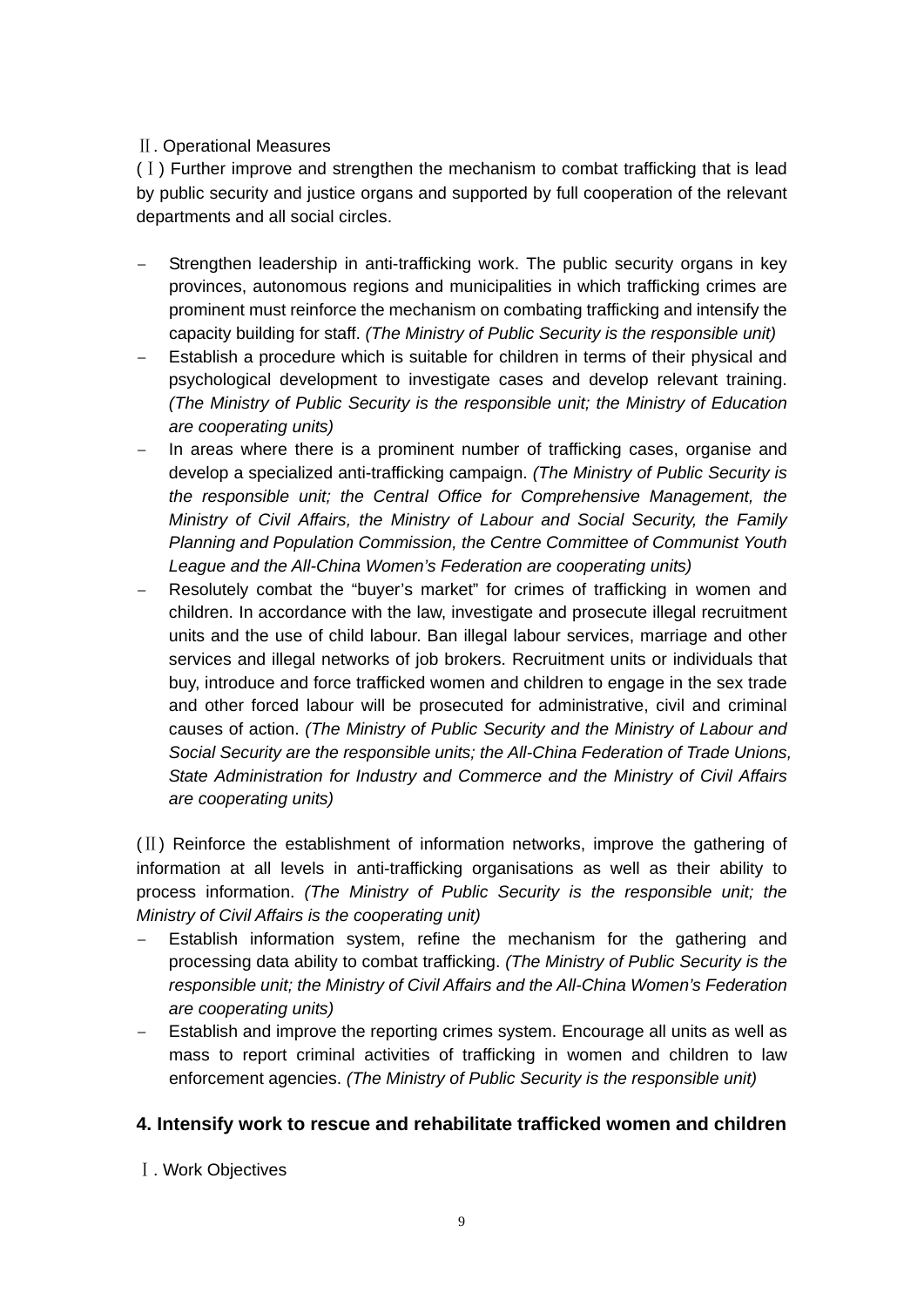Continue to refine the mechanism to assist victims, increase the proportion of rescued women who receive training, assistance, physiological and psychological treatment and other such necessary assistance, protect the privacy of the women, and children rescued, actively help them to return to their families and society and prevent them from suffering secondary harm. Enable the majority of rescued women and children to obtain the necessary assistance, and promptly reintegrated and lead a normal life.

#### Ⅱ. Operational Measures

(Ⅰ) Establish and perfect relief mechanisms which are centred on multi-sectoral cooperation and widespread support of all social circles.

- The governments should establish new relief services as well as transfer, rehabilitation and training organisations, ensuring the necessary personnel and funding, according to the demand and ensure that more rescued women and children obtain basic assistance or appropriate aftercare. *(The Ministry of Civil Affairs, the Ministry of Finance are the responsible units; the Ministry of Public Security, Ministry of Education and the Ministry of Health are cooperating units)*
- Develop relevant working procedures and standards, review experiences and promote effective working methods. *(The Ministry of Civil Affairs is the responsible unit; the Ministry of Public Security and the Ministry of Education are cooperating units)*
- Encourage relevant civil groups, enterprises, institutions and individuals to actively provide funds, technical support and specialized services to help rescued women and children. *(The Ministry of Civil Affairs and the Centre Committee of Communist Youth League are the responsible units)*
- Relevant academies and scientific research organisations, welfare organisations and psychological counselling organisations actively assist relevant departments and all of the aforementioned assistance centres to train more relief and rehabilitation professionals. *(The Ministry of Education is the responsible unit; the Ministry of Civil Affairs and the Ministry of Health are the cooperating units)*
- The Health Administration Organizations and medical institutions in various areas should provide basic medical treatment to rescued women and children. *(The Ministry of Health is the responsible unit)*
- Legal aid organisations will provide necessary legal aid for trafficked women and children, in accordance with law. *(The Ministry of Justice is the responsible unit; The Ministry of Public Security is the cooperating unit)*
- Intensify training for rescued women and children and strengthen their legal awareness, rights awareness and skills. *(The Ministry of Civil Affairs is the responsible unit; the Ministry of Education, the Centre Committee of Communist Youth League and the All-China Women's Federation are the cooperating units)*

(Ⅱ) Strengthen social care for trafficked women and children and help them to smoothly return and reintegrate into society.

– Actively give appropriate aid to rescued children for whom guardians cannot be found. *(The Ministry of Civil Affairs is the responsible unit; the All-China Women's*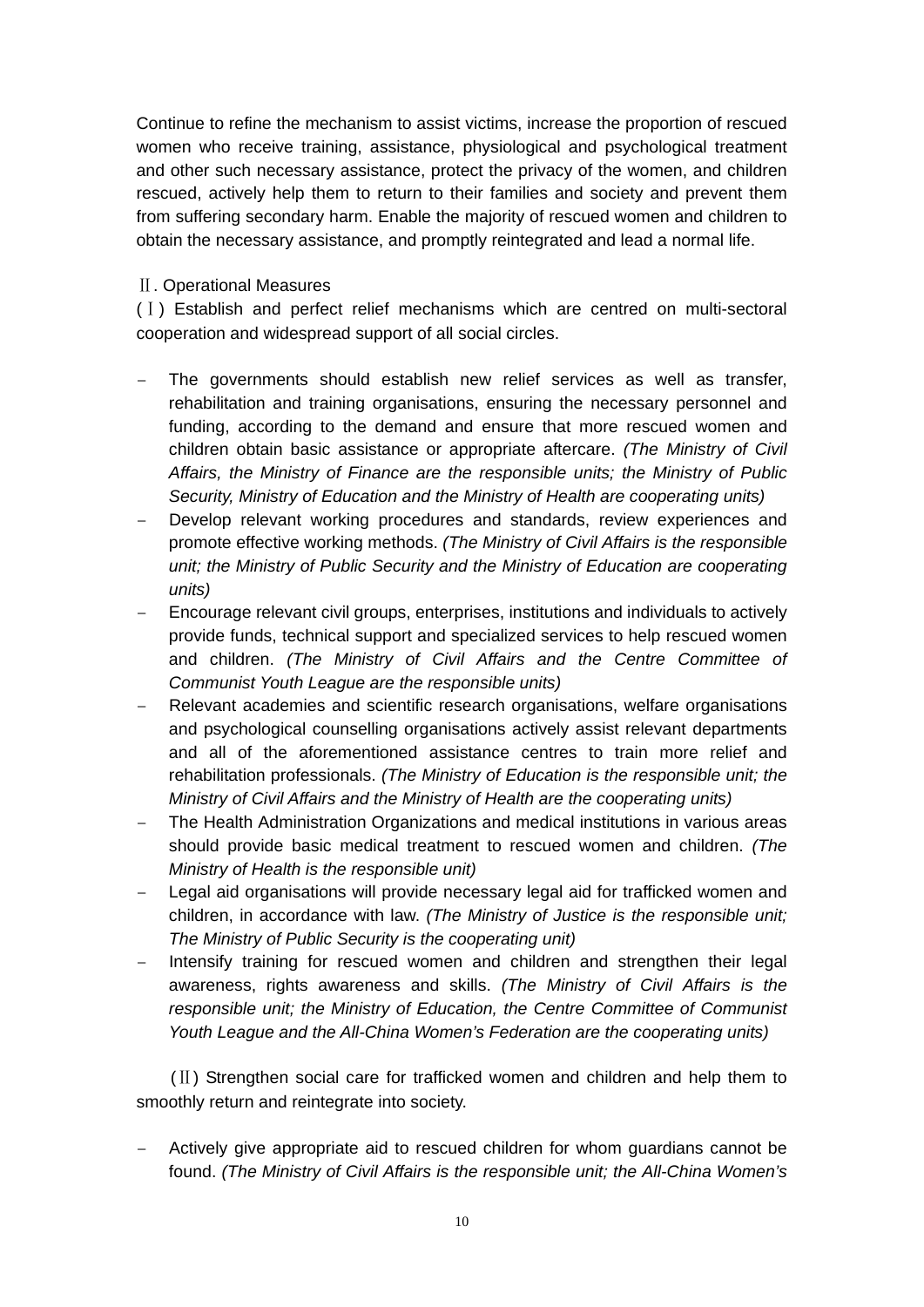*Federation is the cooperating unit)* 

- Actively help with the aftercare of rescued children who are of school age so that they enrol in a school, return to school and adapt to a new life. *(The Ministry of Education is the responsible unit; the Ministry of Civil Affairs is the cooperating unit)*
- Actively help female victims and minors above 16 years of age who cannot or are not willing to return to their original communities to obtain appropriate vocational skills training, vocational guidance, introductions to jobs and other such employment services, so that they can secure a job in a different area. *(The Ministry of Civil Affairs is the responsible unit; the Ministry of Labour and Social Security is the cooperating unit)*
- Carry out successful work with women and children rescued, families of victims and the community, guarantee the smooth return of victims to their families and communities and help them to solve issues of daily life. *(The Ministry of Civil Affairs is the responsible unit; the Centre Committee of Communist Youth League and the All-China Women's Federation are the cooperating units)*

(Ⅲ) Provide a variety of services for women and children who have returned to society, give them effective help to solve their practical difficulties and matters regarding employment, livelihood, safeguarding their rights and other such aspects. *(The Ministry of Civil Affairs is the responsible unit; the Ministry of Labour and Social Security, the Centre Committee of Communist Youth League and the All-China Women's Federation are the cooperating units)* 

(Ⅳ) Intensify the work of registering, administrating and protecting rescued people. Establish special case files for rescued women and children, follow-up on and investigate their living conditions and when necessary coordinate the relevant departments and organisations to solve any issues. *(The Ministry of Public Security is the responsible unit; the Ministry of Civil Affairs and the All-China Women's Federation are the cooperating units)* 

(Ⅴ) Enhance research into the physiological and psychological health of trafficked women and children and seek effective methods for rehabilitation and treatment. *(The Ministry of Health is the responsible unit; the Ministry of Education, the Centre Committee of Communist Youth League and the All-China Women's Federation are the coordinating units)*

(Ⅵ) Strengthen cooperation, mutual support, mutual coordination between regions, departments and organisations. *(The Ministry of Public Security is the responsible unit; the Central Office for Comprehensive Management of Public Security is the coordinating unit)* 

### **5. Enhance international cooperation**

#### Ⅰ. Work Objectives

Strengthen international cooperation on anti-trafficking work, make the combating of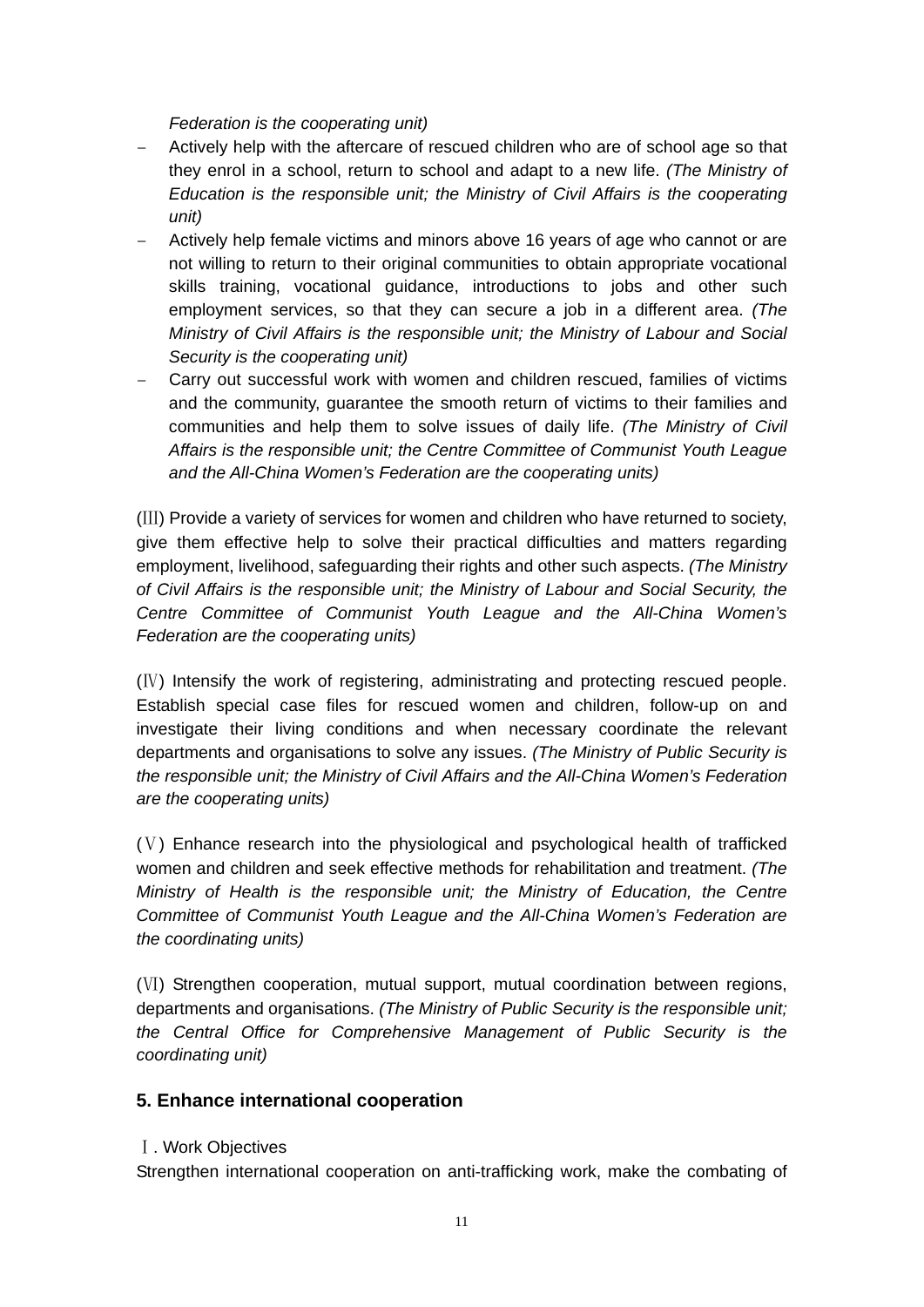crimes of cross-border trafficking in women and children more powerful and efficient, enhance assistance for women and children who have been trafficked across borders and effectively contain cross-border trafficking crimes.

#### Ⅱ. Operational Measures

(Ⅰ) Increase cooperation with the United Nations and other inter-governmental organisations, relevant countries especially those surrounding the Mekong area, and international non-governmental organisations. Enhance international exchange and cooperation through bilateral and multilateral channels. *(The Ministry of Public Security is the responsible unit; the National Working Committee on Children and Women under the State Council, the Ministry of Foreign Affairs, the Ministry of Commerce, the Ministry of Justice, the Centre Committee of Communist Youth League and the All-China Women's Federation are cooperating units)* 

(Ⅱ) Strengthen international cooperation between police to combat cross-border trafficking. *(The Ministry of Public Security is the responsible unit; The Ministry of Foreign Affairs and the Ministry of Justice are the cooperating units)* 

(Ⅲ) Strengthen border defence administration and the inspection of entry and exit documents and combat illegal smuggling activities. *(The Ministry of Public Security is the responsible unit)* 

(Ⅳ) Carry out work on the prevention of crimes of cross-border trafficking of women and children earnestly and effectively.

- Use various forms to develop anti-trafficking publicity and educational work in border areas, increase the local population's understanding of relevant laws and anti-trafficking crimes and raise their anti-trafficking awareness and ability to protect themselves. *(The Ministry of Justice is the responsible unit; the Ministry of Public Security, the Ministry of Civil Affairs, the Ministry of Labour and Social Security, the Centre Committee of Communist Youth League and the All-China Women's Federation are the cooperating units)*
- Intensify the training of public security and justice personnel in border regions and increase their awareness of and abilities to crime prevent and treat combating cross-border trafficking crimes. *(The Ministry of Public Security is the responsible unit)*
- Enhance the monitoring and management of human resource markets in the border areas and regulate the activities of overseas employment intermediaries, in order to promote the safe migration of workers. *(The Ministry of Labour and Social Security is the responsible unit; the Ministry of Public Security, the Ministry of Communications and the Ministry of Railways are the cooperating units)*

(Ⅴ) Successfully establish and introduce international anti-trafficking cooperation projects, fully utilize the resources and techniques of relevant international organisations and draw on their anti-trafficking experiences and methods. Enhance international exchange, understand the trend of crimes of trafficking in women and